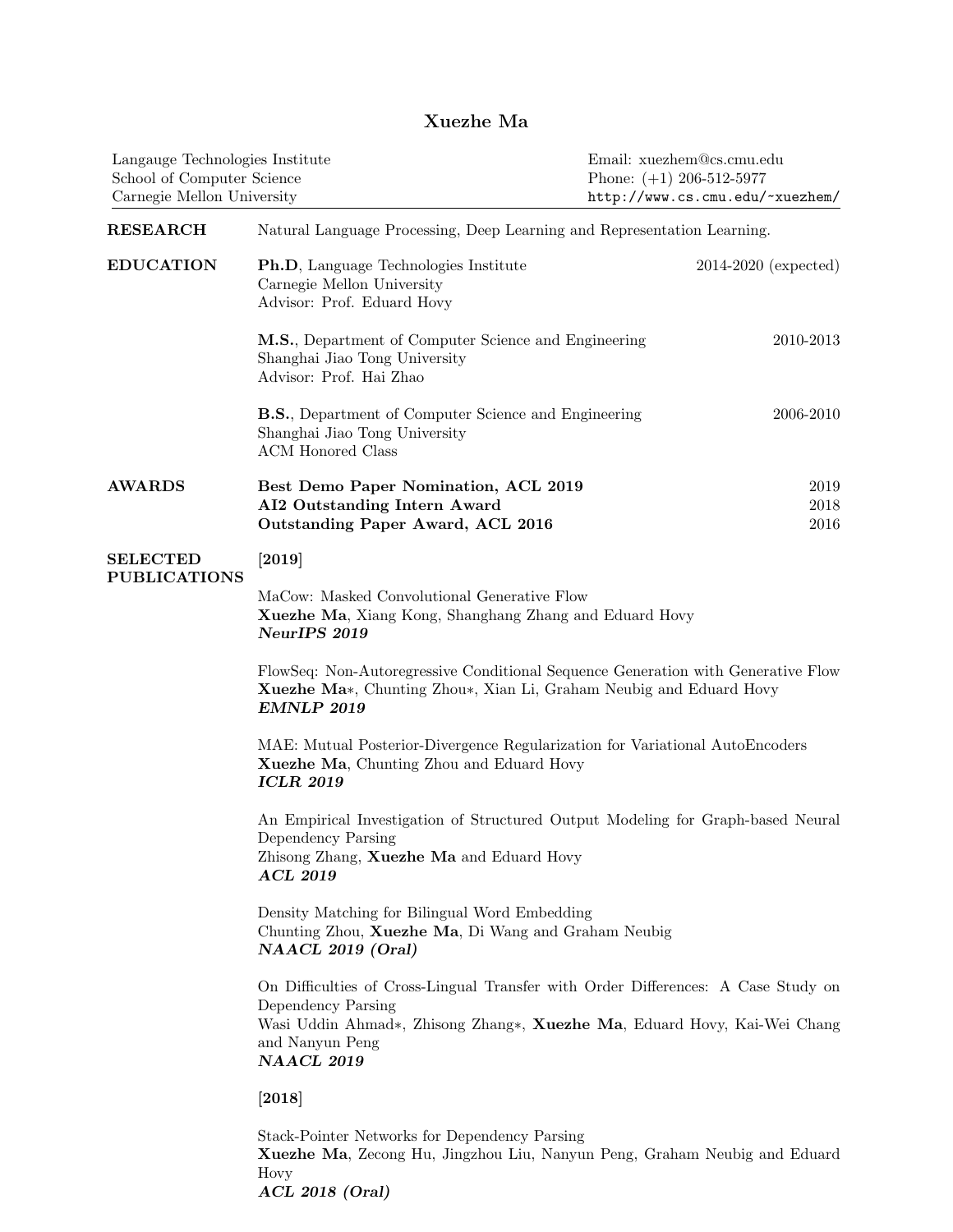Softmax Q-Distribution Estimation for Structured Prediction: A Theoretical Interpretation for RAML Xuezhe Ma, Pengcheng Yin, Jingzhou Liu, Graham Neubig and Eduard Hovy Arxiv Preprint.

[2017]

Dropout with Expectation-Linear Regularization Xuezhe Ma, Yingkai Gao, Zhiting Hu, Yaoliang Yu, Yuntian Deng and Eduard Hovy ICLR 2017

Neural Probabilistic Model for Non-projective MST Parsing Xuezhe Ma and Eduard Hovy IJCNLP 2017 (Oral)

An Interpretable Knowledge Transfer Model for Knowledge Base Completion Qizhe Xie, Xuezhe Ma, Zihang Dai and Eduard Hovy ACL 2017 (Oral)

[2016]

End-to-end Sequence Labeling via Bi-directional LSTM-CNNs-CRF Xuezhe Ma and Eduard Hovy ACL 2016

Harnessing Deep Neural Networks with Logic Rules Zhiting Hu, Xuezhe Ma, Zhengzhong Liu, Eduard Hovy and Eric P. Xing ACL 2016 (Outstanding Paper Award)

Unsupervised Ranking Model for Entity Coreference Resolution Xuezhe Ma, Zhengzhong Liu and Eduard Hovy NAACL 2016 (Oral)

[2015 and before]

Efficient Inner-to-outer Greedy Algorithm for Higher-order Dependency Parsing Xuezhe Ma and Eduard Hovy EMNLP 2015

Unsupervised Dependency Parsing with Transferring Distribution via Parallel Guidance and Entropy Regularization Xuezhe Ma and Fei Xia ACL 2014

Dependency Parser Adaptation with Subtrees from Auto-Parsed Target Domain Data Xuezhe Ma and Fei Xia ACL 2013

Fourth-Order Dependency Parsing Xuezhe Ma and Hai Zhao COLING 2012

SELECTED TALKS FlowSeq: Non-Autoregressive Conditional Sequence Generation with Generative Flow 2019, Microsoft Research AI Breakthroughs

> Neural Models for Dependency Parsing 2018, CMU Machine Learning Lunch Seminar